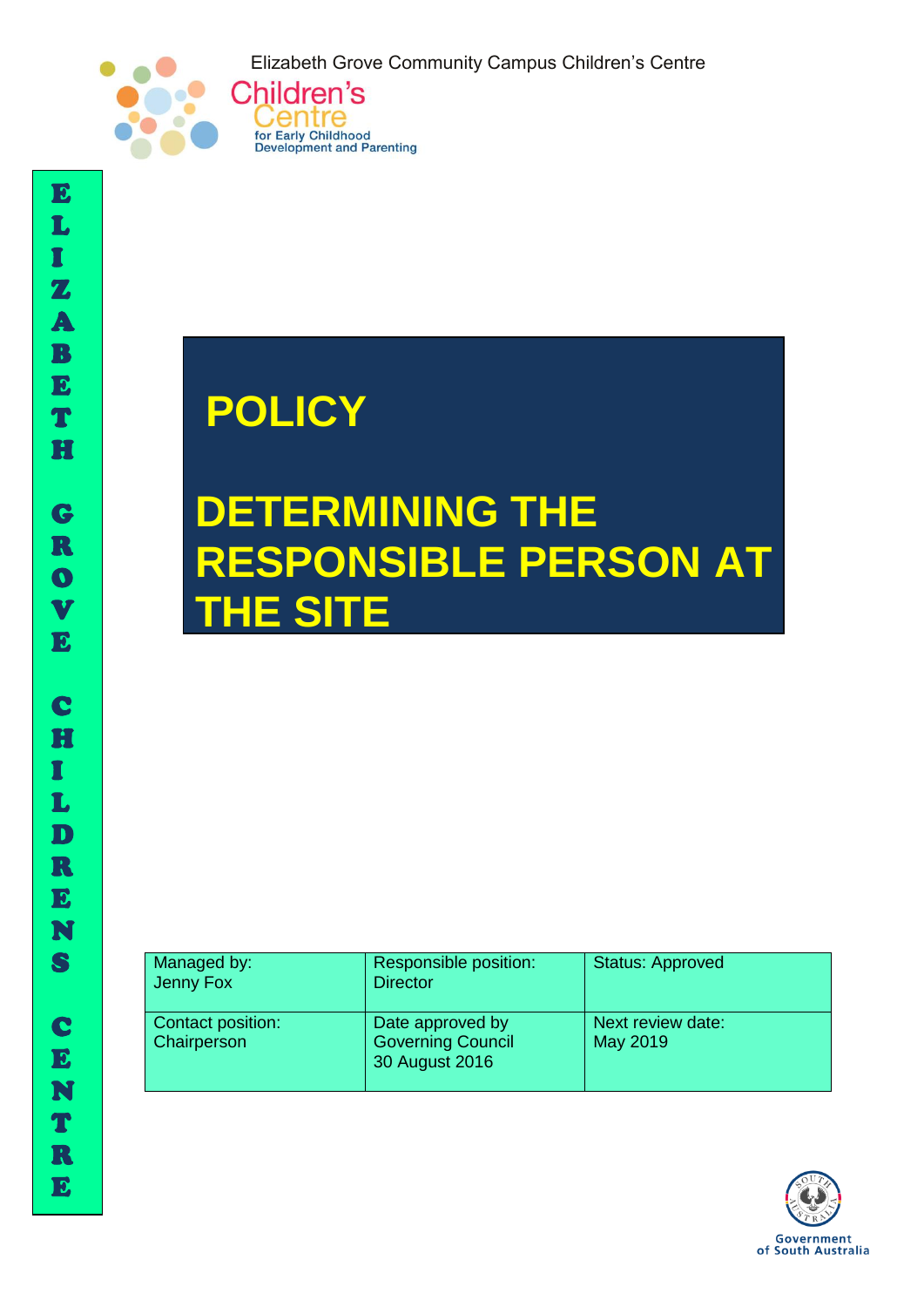## **1. TITLE**

## **DETERMINING THE RESPONSIBLE PERSON AT THE SITE**

## **2. PURPOSE**

To ensure all staff and visitors are aware of the name of the responsible person each day and requirements in relation to the responsible person's role. This policy covers NQS requirements and also workplace health and safety requirements to ensure there is always someone to be responsible on site in an emergency etc. regardless of whether preschool and occasional care are operating.

## **3. POLICY DETAIL**

#### **Preschool**

- The Director is the responsible person when on duty
- The permanent teacher is the responsible person when the director is absent.
- If the director and teacher are absent another teacher will be nominated as the responsible person by the director (or teacher in the director's absence).
- If someone other than the director will be the responsible person they must sign that they will take on this role on the day in the appropriate place on the sign on sheet.
- The centre cannot operate without a responsible person when preschool is operating

#### **Occasional Care**

- The Director is the responsible person when on duty
- The Occasional Care coordinator is the responsible person when the director is absent if there are no other teachers on site. This staff member will consult with other staff members on duty in an emergency.
- If the director and occasional care coordinator are absent another qualified person (ECW2) must take on this role.
- If someone other than the director will be the responsible person they must sign that they will take on this role on the day in the appropriate place on the sign on sheet.
- The centre cannot operate without a responsible person when occasional care is operating and this must be the director, another teacher or the ECW2.

### **Playgroup**

On days when Learning Together playgroup operates:

- The playgroup teacher is responsible for ensuring that all aspect of the playgroup are running according to DECD and centre policy and this teacher has the duty of care in the playgroup.
- The director is the responsible person for the site (if on site). When the director is absent then the permanent teacher is the responsible person. The director may delegate responsibility to a staff member in the playgroup to take a lead role in terms of ensuring policy and procedures are followed etc.
- If neither the director nor teacher are present on a day playgroup is operating the director may nominate a staff member to be responsible for the site for the day. If there are no other staff in the building, the Learning Together staff will consult with the Elizabeth Grove Primary School office for emergencies.
- The Playgroup teacher and other staff should follow all reasonable directions by centre staff.